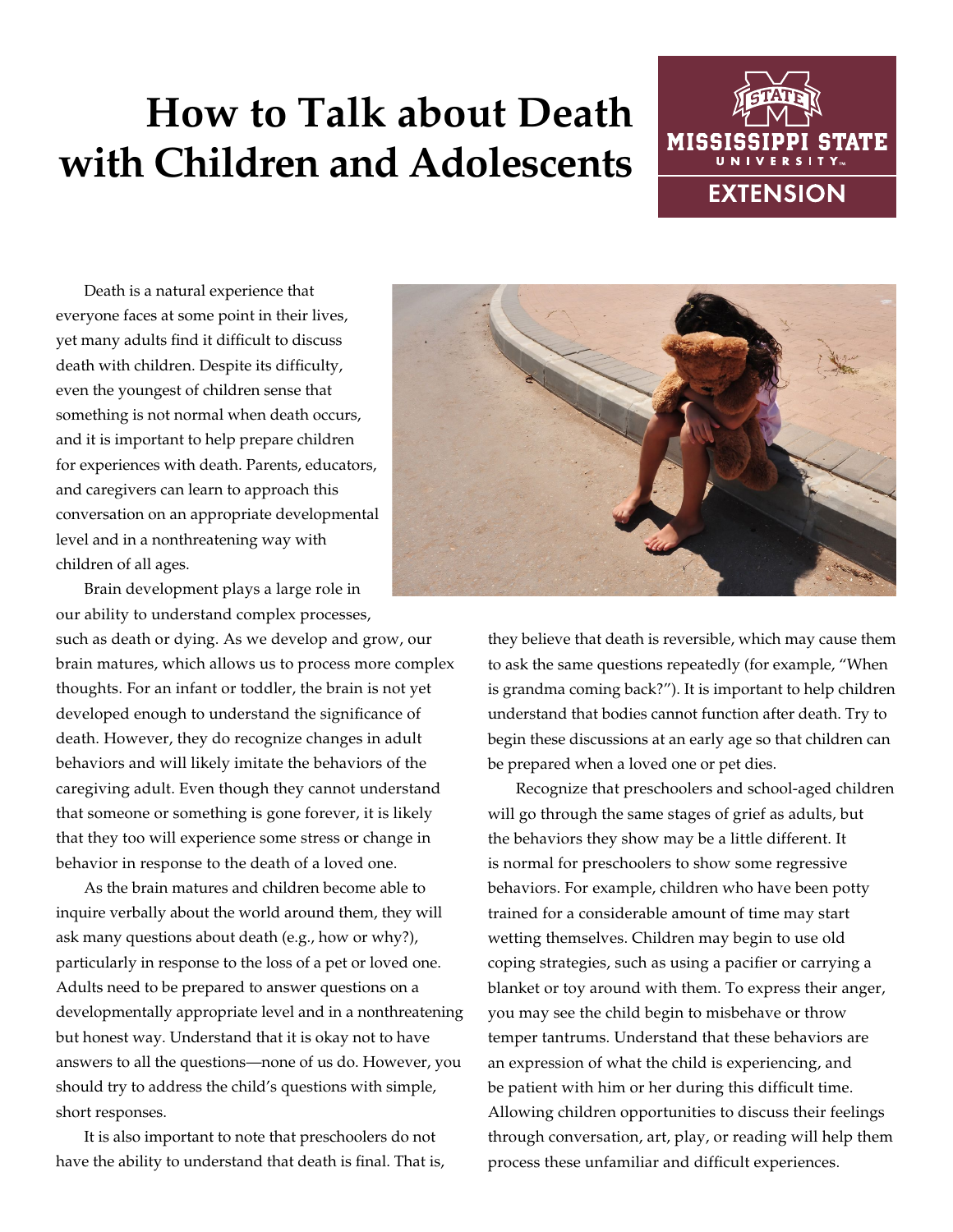School-age children and adolescents begin to understand that death is final and irreversible. This understanding can be scary and frightening for children and teens as they begin to realize that death can happen to them or their loved ones. This realization requires them to try to sort through their feelings about death, which can be very difficult. Again, it is important to recognize children's feelings and help them process not only their emotions, but also their questions and concerns about death and dying. Remember that they will often look at their adult role models to decide how to react, so being honest with your feelings is important, too. Additionally, as a parent or caregiver, you must be mindful of your grieving behaviors and how much of the day-to-day responsibilities are falling to your child or teen. If you are unable to fulfill your adult responsibilities, be sure that you have another trusted adult to help you so your children will not feel that they have to step into your role.

Death is sometimes traumatic and unexpected. However, you can take steps every day to prepare children to deal with it. Giving children tools to help them process death is important and should not be avoided. It is important to start discussing death early and in nonthreatening ways, as this can help ease children's anxieties when they experience death firsthand. Below is a list of ways to approach the topic of death or dying in nonthreatening ways. Most of the material presented below is suited for preschool and school-age children; information for teens can be found in the Additional Resources section.

## **Everyday Conversations**

**Start discussions about death at an early age in everyday experiences** (for example, notice leaves that have died and fallen from trees).

These discussions can help young children be better prepared for future experiences with death.

Ask questions to help children further understand what death means in regard to the body and its functions (Is the butterfly moving? What do butterflies do?).

Small conversations along the way can make a big difference in children's ability to comprehend, recognize, and deal with death when they get older.

Here are some examples of routine conversations you can have with children about death:

*Talk about where meat comes from and that the animal had to die to provide us with food.* 

- grocery store
- hunting experiences
- farm visits

*Talk about the life cycle of plants.*

- rotting jack-o'-lantern
- an old tree stump that is falling apart
- falling leaves
- unwatered plants
- start a garden and let children see the plant life cycle

*Talk about the death of someone not related to you.*

- Talk about how the family of the deceased person may feel.
- If they are developmentally old enough, allow them to attend a viewing or funeral service.
- Point out the support and love that is shown during difficult times and how it can bring people together in celebration of the person's life.

### *Talk about the death of a family pet.*

- Let children know it is okay to be sad and to cry; do not make them feel ashamed for showing their emotions.
- Talk about what a great life the pet lived.
- Remember how much the pet loved the child.
- Talk about the adventures the pet experienced or how he lived like a king in the house.
- Talk about how some animals live longer than others.

#### **Read books about death or dying.**

Adults often avoid sad books about the death of a pet or loved one. But reading about death when it does not directly affect you will help your child process death in a nonthreatening way. This can be very valuable in the learning process.

It also helps to educate children about life, death, and cultural mourning ceremonies.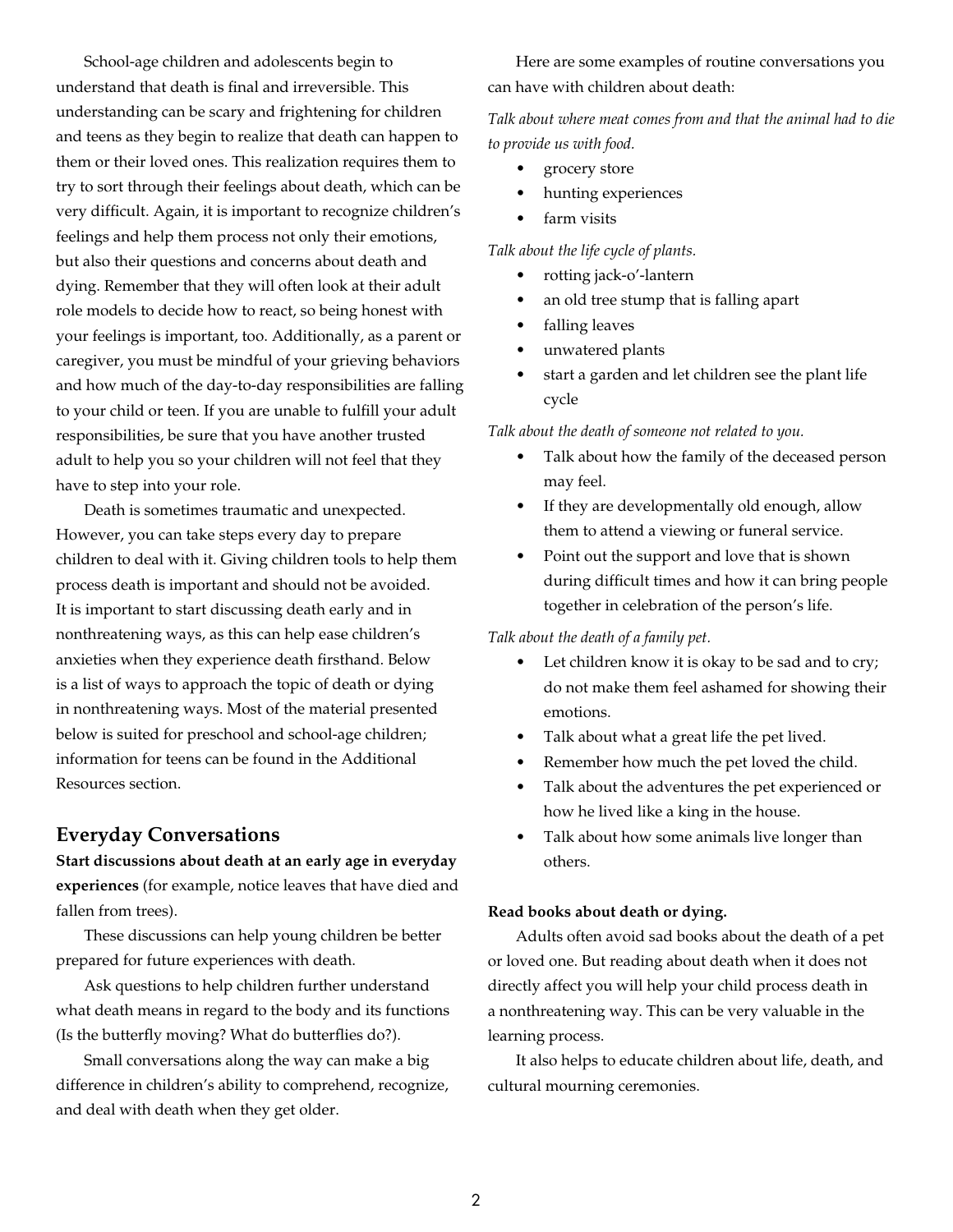Here are some recommended books for everyday use:

- *• The Dead Bird* by Margaret Wise Brown
- *• The Fall of Freddie the Leaf: A Story of Life for All Ages* by Leo Buscaglia
- *• Jim's Dog Muffins* by Miriam Cohen
- *• Goodbye, Mousie* by Robie H. Harris

These books are specifically about death:

- *• Everett Anderson's Goodbye* by Lucille Clifton
- *• Lifetimes* by Bryan Mellonie and Robert Ingpen
- *• Love Never Stops: A Memory Book for Children* by Emilio Parga
- *• Nana Upstairs & Nana Downstairs* by Tomie dePaola
- *• The Saddest Time* by Norma Simon
- *• You Hold Me and I'll Hold You* by Jo Carson
- *• When Dinosaurs Die: A Guide to Understanding Death* by Laurie Krasny Brown and Marc Brown
- *• I Miss You: A First Look at Death* by Pat Thomas

## **Firsthand Experience**

If a child has lost a loved one or pet, it is important to monitor the child's behavior and listen to what he or she says. Children often can't express in words how they are feeling, which makes paying attention to their behavior especially important. Here is some basic information on how to provide nurturing and developmentally appropriate responses in this stressful situation.

## **It is extremely important to provide security, support, and stability when a child is experiencing a loss.**

**Security.** Reassure children that they are going to be okay. Many times children will become concerned that they themselves or someone else they love will also die. Let them know that they are safe and protected.

**Support.** First and foremost, show the children that they are loved. Hugs or a simple touch on the hand can speak volumes to people in distress.

Let them talk or ask questions. We often try to avoid reminding the person of the situation, but avoidance can lead to additional anxieties. Let them talk about it at their own pace; don't push, but be sure they know you will be there to listen when they are ready.

**Stability.** Keep routines as consistent as possible, especially for young children. Young children thrive on knowing what is coming next. The sooner you can get them back to their normal everyday routines, the better.

Try to have consistent caregivers so that the child is not spending one night with grandmother, one night with an aunt, and so forth. Having a consistent caregiver can be critical at this stage.

#### **Be honest, and use appropriate terms.**

Adults often think phrases such as "She has gone to sleep" or "He went to visit Jesus" can make death easier for children to accept. However, these phrases are confusing to children and actually can cause more harm than good.

Phrases such as "Grandpa is sleeping" or "Aunt Susie is going on a trip" instead of the appropriate terms ("Grandpa died") may increase anxiety about sleeping or traveling. Young children take your statements literally and do not recognize that you are using a euphemism.

Use terms such as *died*, *death*, and *buried* to lessen confusion and anxiety about the process.

#### **Use simple language.**

Remember to keep answers to children's questions short and specific and to use words they understand.

The words you should use vary depending on the age of the child. The older the child, the more clinical words (heart attack, stroke) you can use, but young children need simple and specific explanations ("Grandpa's heart stopped beating").

#### **Be culturally sensitive.**

It is important to recognize that not all people have the same beliefs and rituals surrounding death. This is important to remember when discussing death and dying with people outside of your family.

#### **Recognize signs of grief and distress.**

**Stages of Grief.** Use the five stages of grief below as a guide for understanding behavior after a loved one's death. Remember:

- Not everyone will go through all the stages.
- The stages do not always follow a specific order.
- Some will experience stages multiple times.
- The stages can last a long or short amount of time.